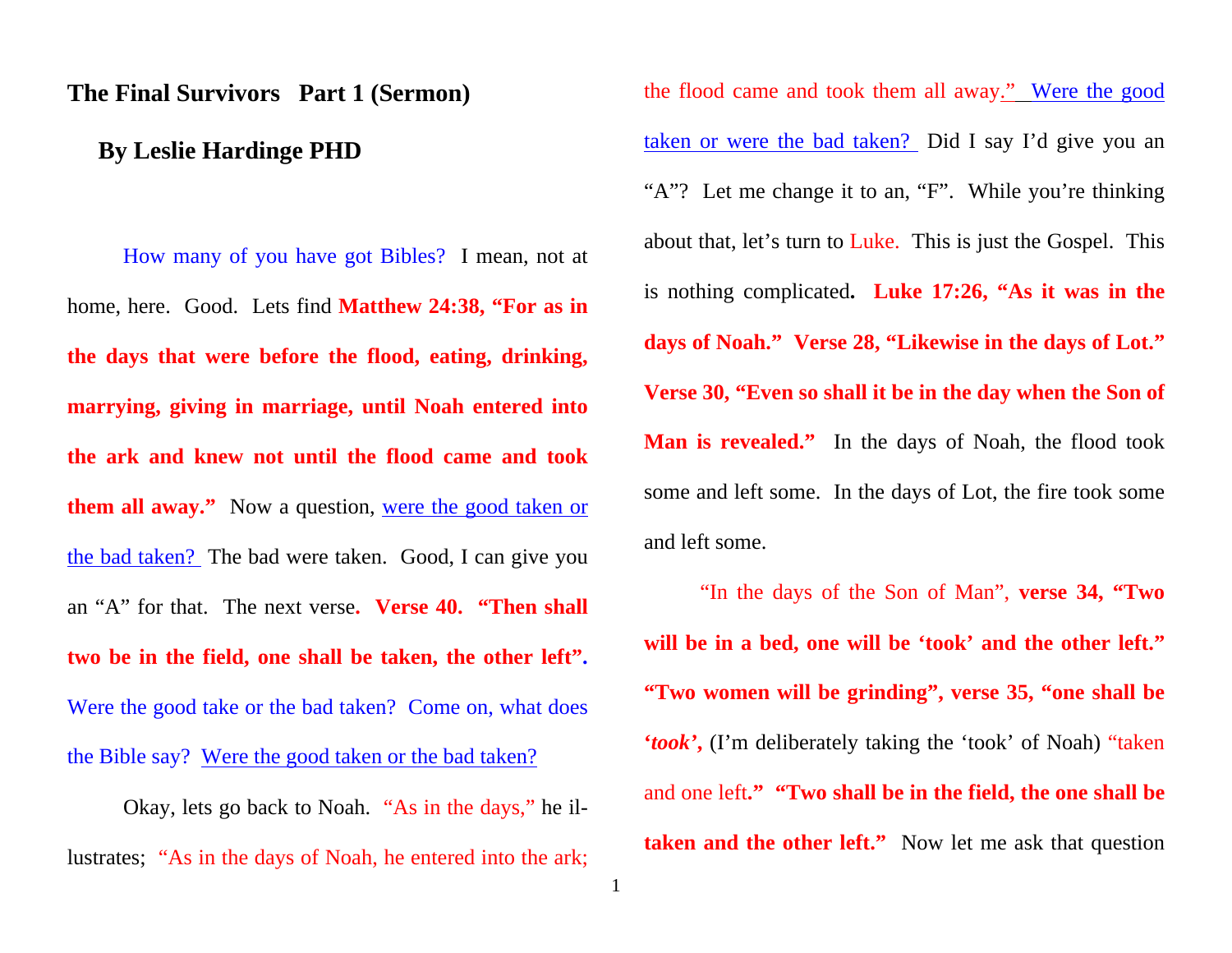again. In all these cases, the ones that were taken; were they good or were they the bad? **Careful! Careful!** Were the good taken or the bad taken? The bad were taken**. Do you agree?** No. Shall I go over it again? I want you to understand what Jesus is saying.

There was a time when the flood was going to come, in the days of Noah. **"They entered into the ark and they knew not until the flood came and took them all away." "Likewise in the days of Lot, some were 'took' and others left." "Even so shall it be when the Son of Man comes." "Two in a bed, two in a field, two working and they're grinding, one taken, the other left".** Were the good taken or the bad taken?

Now, lets read the last verse. Verse 37, and while we are reading the last verse, let me remind you what Jesus had said. There were **eight** in the ark, there were **four** in Sodom, and there were **two** in bed, **two** at the mill and **two**  in the field. **Do you know where they were?** Sure you know where they were, they were in the ark, they were in Sodom, they were in the field, they were in bed, they were grinding**. You know exactly where they were.**

Some are going to be left, exactly where they were. Some are going to be taken. Now in verse 37 of Luke 17, **"They answered and said to him, Where Lord?"** Did that, **"Where Lord?"** apply to the ones that were taken or the ones that were left? **You knew exactly where the ones that were left were, they were in the ark, they were in Sodom, they were in bed, they were in the field, they were grinding**. Now they may have been foolish, but I don't think they were *that* foolish. They knew exactly where they were, so they wouldn't ask, "**Where Lord?"**But they had no idea where they would be taken. And so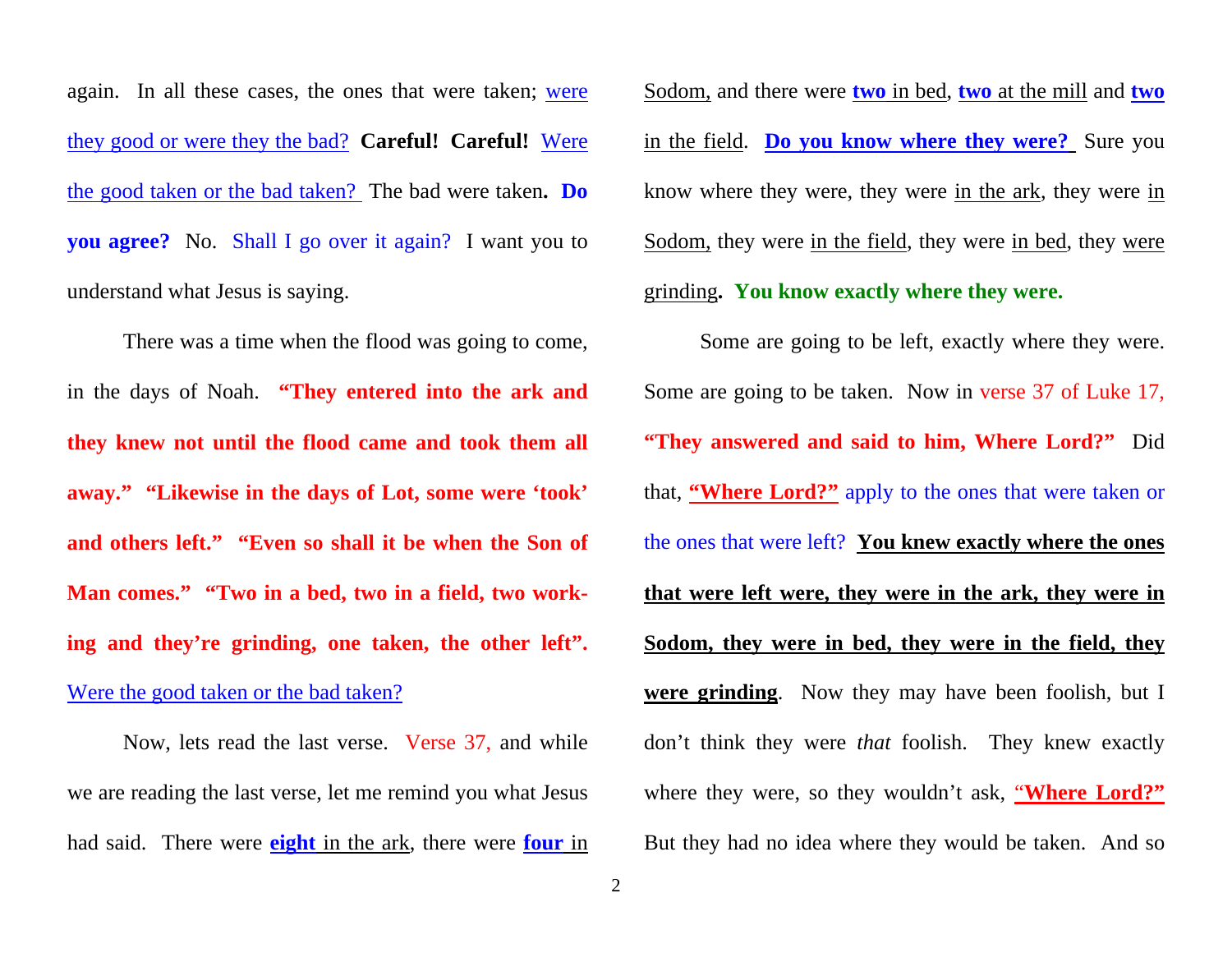they said, **"Where, Lord?"** Do you agree with me so far? Do you agree with me? These two people do, and I can see some silent heads nodding. Now notice His answer**, "And He said to them, wheresoever the body is, thither will eagles be gathered together."** What does that mean? Don't know.

All right, let's find the text, the  $19<sup>th</sup>$  chapter of Revelation. Rev 19: tells us exactly where the eagles will be gathered together and where the bodies will be found. **"And I saw," in verse 17 of Rev 19, "an angel cried with a loud voice to the fowls of heaven, saying, Come gather yourselves together" Verse 18, "That you may eat the flesh."** The flesh of whom; the good or the bad? The ones that are taken or the ones that are left?

Now let me read you another verse about those who are left. Now, please think. As old Doc Loseby used to

say, **"It's neither painful nor fatal to Think"!** Those who are left are where? **I Thess 4:17. "We, which are alive and are left," (or remain).** Are the good alive and remain, or the bad? All right, now lets start all over again. The world was full of people in the days of Noah. And the flood came and took them all away except eight that remained. The days of the destruction of Sodom and Gomorrah, the cities were full till the fire came and took them all way, and Lot and his family remained. Now with **those two illustrations,** Jesus says, **"Even so shall the days of the Son of Man be." "Two will be in bed, one will be taken."** And the disciples say to him, "**Where, Lord?"** And He says, **"At the time where the buzzards are gathered to eat the bodies." "Two will be in the field, one will be taken." Where?** Where the bodies are gathered together. The ones that are left in the days of Noah, in the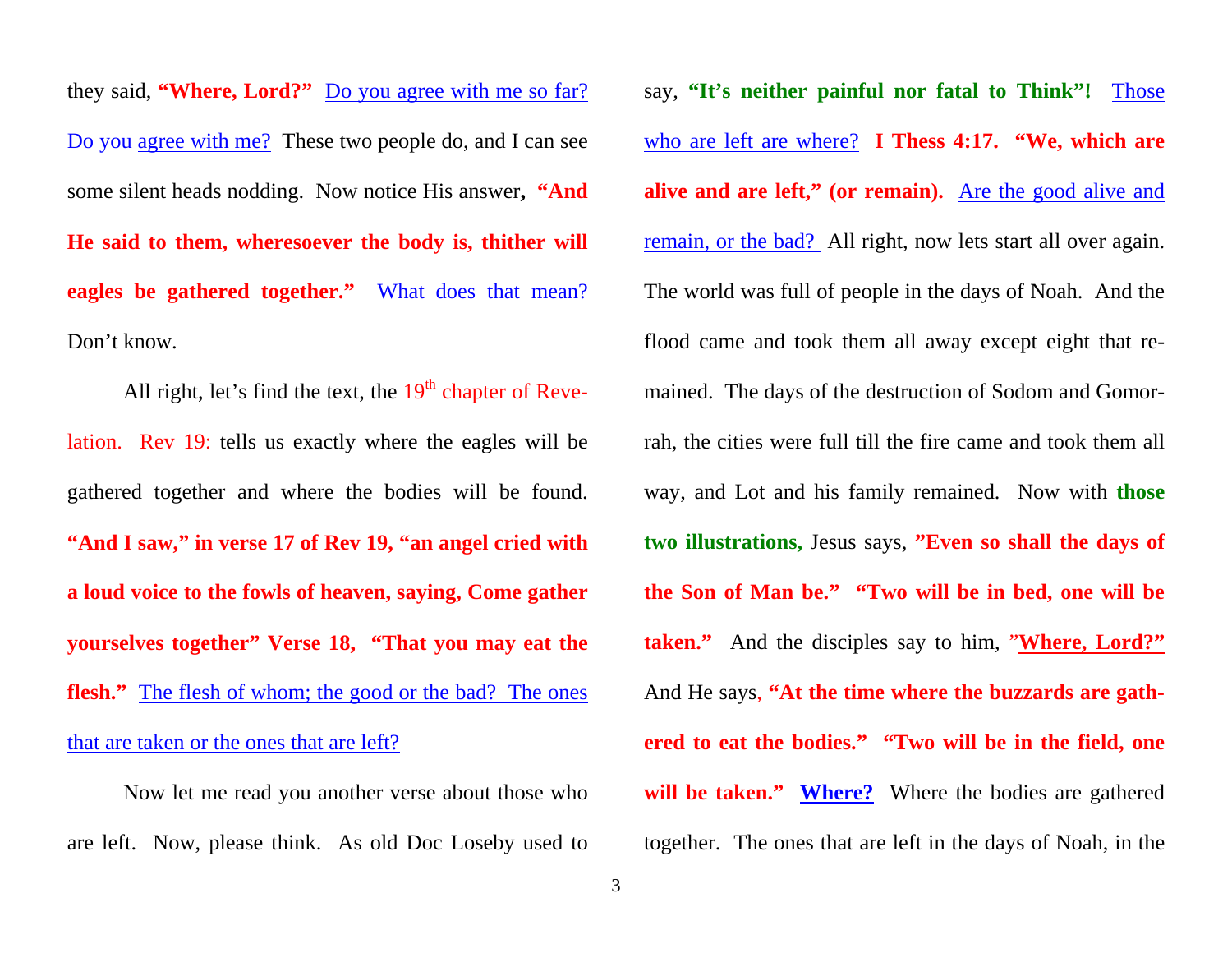days of Lot, in the days of two people in bed, two people working in the field, two people grinding. **The ones that are left are the survivors. And we, which are alive and are left, will be caught up together to meet the Lord in the air.** 

Now there are so **many people being bamboozled by the idea that the good are taken.** There is not a shred of truth in it. Jesus teaches**, "The wicked are destroyed by the brightness of His coming. The dead in Christ rise and we which are alive and remain"** (That have not been destroyed by the brightness of His coming) **,"are caught up together with the dead in Christ that have been raised to meet the Lord in the air."** Now I have not made up a smidgen of what I've told you this morning. This is what Jesus said, **the survivors at the flood, the survivors at Lot and Sodom, that episode, are illustra-** **tive, even so in the days when the Son of Man comes.**

But in the closest knit relationships; a couple in bed, two ladies working at the mill, two men driving on their trac tors, associated close together, one will be taken, to where the bodies are gathered together and the eagles eat them. **One will be left,** to be caught up together with the dead in Christ who rise to meet the Lord in the air.

**The <u>Bible is full of an emphasis on survivors</u>.<br>
"He that endures to the end, to the end, shall be saved."** Now, such an idea, you accept Jesus Christ and you're<br>saved. You're **BORN again**. But you've got to live;<br>you've got to live till He comes. "He that endures to the<br>end, the same shall be saved." The Bible stresses Sur**vival**. There's a group of people with a seal, at the end. The sealing is the settling into the truth intellectually and spiritually. **Settling in, thinking through, studying**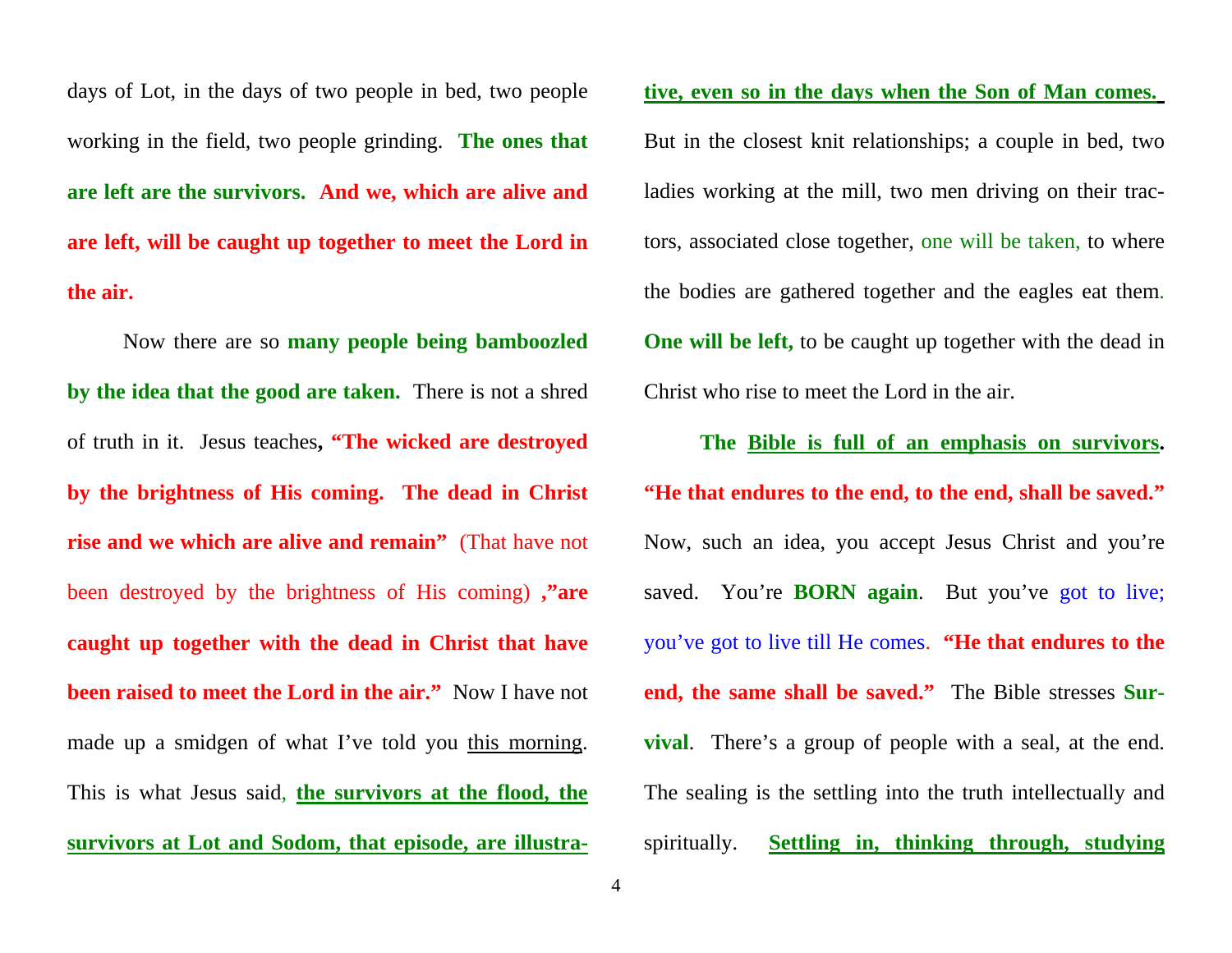**through, praying through.** Today there's all kinds of **cheapy** Gospel. Cheap, easy, it's for free**. It's for free all**  right, but it's not cheap. Look at that little chart that was handed to you, so kindly, by the Deacons. On it are five epochs. **(An epoch is a crisis).** The word crisis comes from the word **krinein**, from which the word **critic** comes. Or criticism**. Crisis is an exact English letter transliteration of the Greek krisis.** All words ending in **"is"** describe processes. **Krino** is to judge. **It's the process**; the **krisis** that brings you up to the watershed that makes for the time of decision, after which the rivers flow in a direction that they can never revoke.

I've always been thrilled every time I have flown over the Great Divide, Rocky Mountains. Waters go east. Waters go west. Where it begins are small waters, you can put your hand right across them. You can even dam them with two fingers, but wait a little while; they'll roll you into the Pacific. These are crises, epochs.

As we approach the Bible there are certain preconceptions that we must keep in our heads. They are so simple when I tell them, they're almost truisms, but how many people really believe them? "**God never changes"**. How many texts do you want? **"I AM THAT I AM" (Exodus 3:14") "I the Lord change not. (Malachi 3:6) With Him there is no variableness, neither shadow of turning. (James 1:17) Jesus Christ is the same yesterday, today and forever. (Hebrews 13:8)"** If God changed, we'd be all in the loony bin. **What would happen if gravity didn't function now?** Right now. If gravity disappeared and you started to float weightlessly through this room, what would you do? If you are always wondering whether the piano would stay down there or whether it would go up some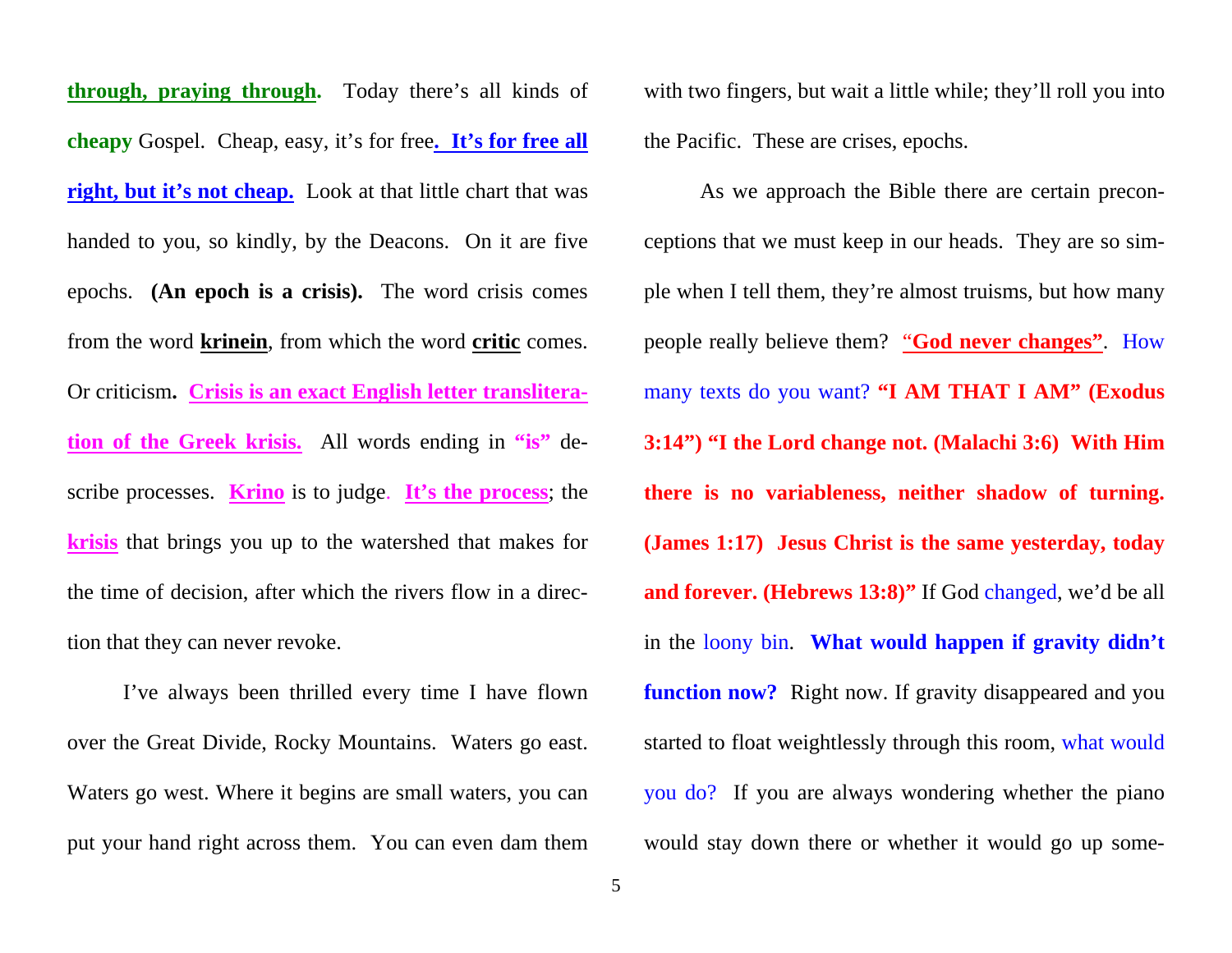where and gravity would stop and it would scrunch you. Life would be interesting, wouldn't it? We'd be insane. Sun rises, sun sets. Gravity hold us chained to -----------God has made it so**. "Seedtime and harvest, day and night, summer and winter shall not cease".** Since God does not change, the way He acts through the centuries doesn't change. Doesn't change. **You can challenge that statement, but give me two texts to prove your point**. That's what Jesus says, **"In the mouth of two or three witnesses, every word will stand. Matthew 18:16** You need at least two texts for every idea you get. He works the same in every age**. "And the Lord God will do nothing but He'll revealeth His secret to His servants and prophets."** 

Now with these in our minds as presuppositions, let's look at these charts. God was going to destroy the

world by a flood. **Point #1.** If He revealed His secret to His servants or prophets, find the prophet. Then when the period is ending**, He applies prophetic truth as present truth by another prophet. And that second prophet forms the nucleus of a believing, remnant that survives**. Noah preached prophetic truth that Enoch had given, for 120 years. He built an ark in the process. God did His part and filled the ark with the species of the animals He wanted. He told Noah and all the believers, **"Get on <u>board."</u>** And **eight people climbed aboard**. It has been suggested that there were about **6 billion people** on the planet in the days of Noah. You don't have to believe that statement, go calculate. If you come to **5 billion**, maybe I'll agree, too. If you come to **4**, it's a lot. If you come to **one billion**, it's a lot. If you come to **100,000 and only eight got on board, it's still a lot. So the figure is incon-**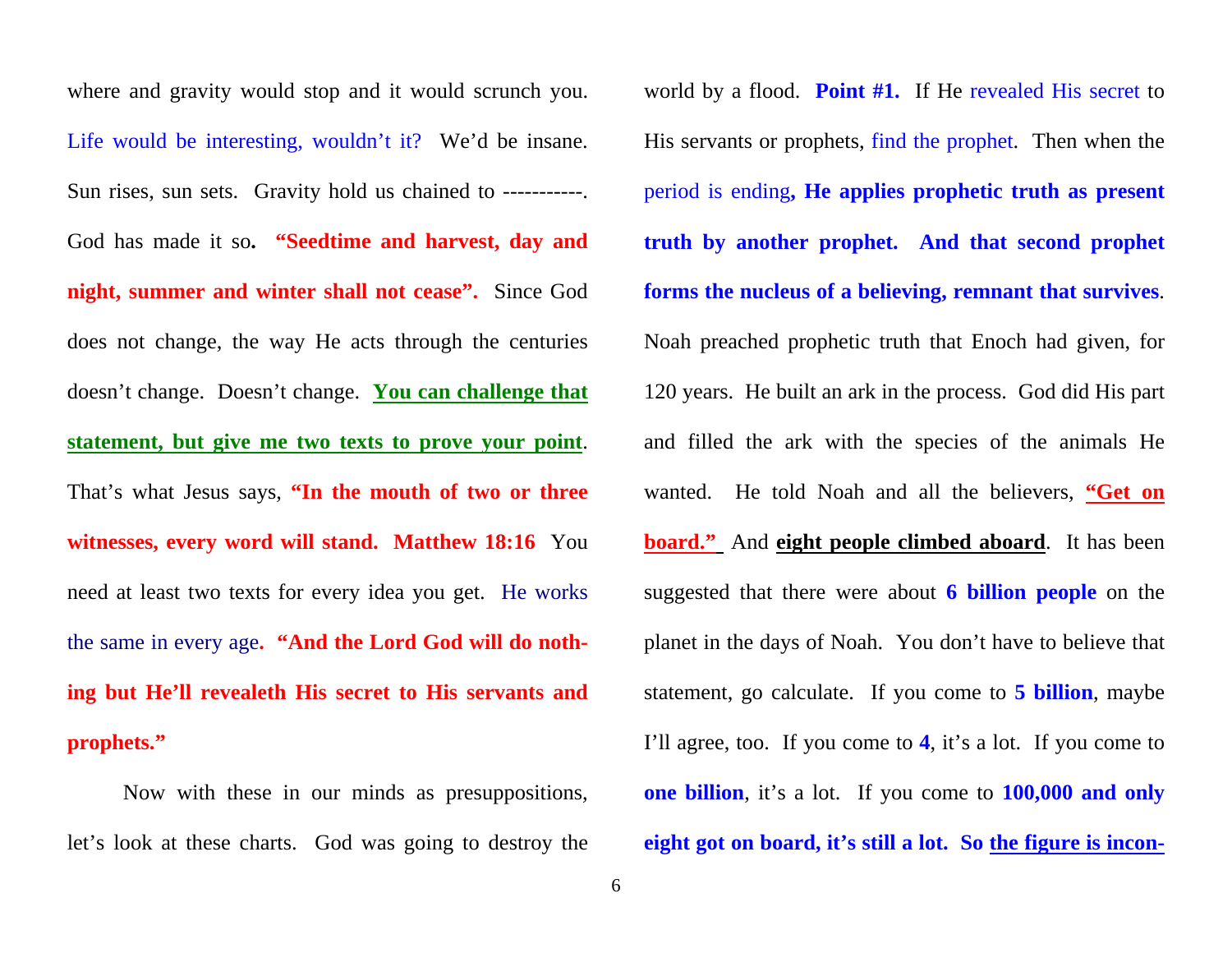**sequential.** A trickle of humanity decided to climb a board. How many people do you think Noah had on his last Sabbath morning sermon in church? As it was so, there was a surviving remnant that believed prophetic truth when it was made present truth on the tongue of a prophet. **That has been so in every case in history. The Lord God will do nothing, but He will reveal His secret to His servants the prophets.** The next step is known as the **Exodus**. Moses took the prophetic truth and applied it. Time has come Pharaoh; **"Let my people go",** God is saying. And a great number of people set out, and the journey was not the way they expected. It took them longer than they thought. See they had built up in their minds a myth, a scenario. It's going to be this way. It's going to be this quick. It should have been this quick. It must be this quick. And **two** people got to the Promised Land. Their

names; **Joshua and Caleb. Prophetic truth applied by Moses**.

Solomon is said to have had the greatest smarts in history. **Is that right?** He had tremendous knowledge. **But his wisdom, you could have gotten in your trouser pocket**. When it came to applying that knowledge, he was way off in the desert. **Moses** is the one that is smart, in **knowledge** and **wisdom** and **organization.** And with him there, with the ten plagues there, with the signs there.

You know since the turn of the century, the world has seen the greatest war that was ever fought, **50 million causalities**. It's seen the greatest famine that was ever contrived. **Did you known most of the famines are contrived? Thirty million people starved to death in China,** (59-61) compared with **nine million people that Stalin starved to death.** Mao Tse Tung beaten by 3  $\frac{1}{2}$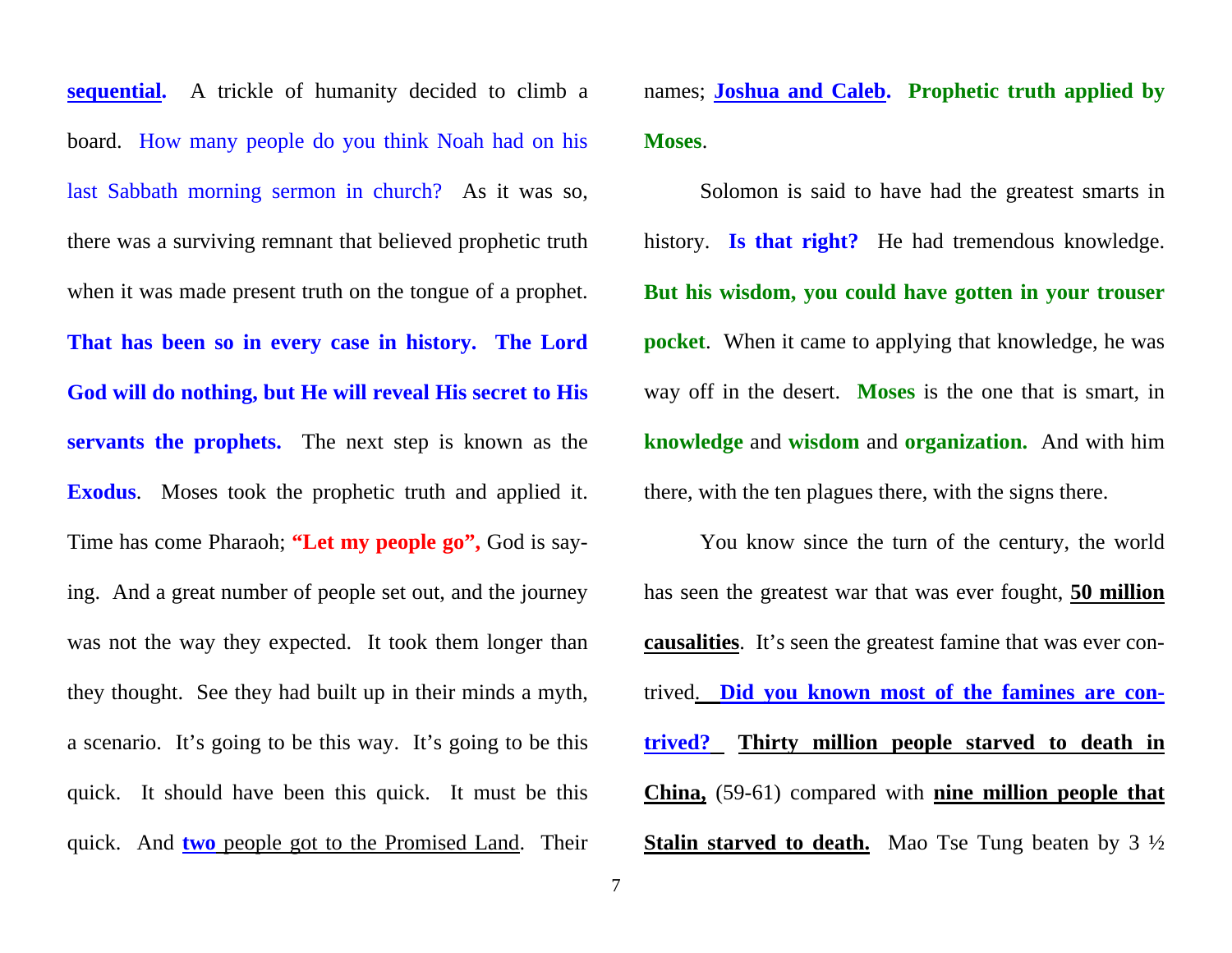times. The **greatest earthquake that the world** has ever seen, **400,000 causalities**. The **greatest single epidemic**.

Since the turn of the Century we have seen these signs. **What signs do we want to see more?** There will be war, there will be pestilences, and there will be earthquakes. **Staggering! Seventy weeks-coming of the Messiah**. Scores and scores of prophecies **finding the Christ; His birth, His time, His lineage.** Everything to do with Him. He raised up; "There has not been a greater prophet than John the Baptist." Jesus said**. "To proclaim, the time is fulfilled." Prophetic truth is becoming present truth**. Prophets raised up. **Scores and scores of predictions fulfilled**. And people chose not to believe. Let me emphasize that. **Belief is a choice. Belief is a choice.** I've had people come to me sometimes, I haven't done it too many times, but I've sort of enjoyed doing it. **Somebody came** 

**to me and said I couldn't see anything wrong with that**. I said, **"May I compliment you on your honesty, that you admit you can't see." Shook them up, which I wanted to do. Think again, why can't you see? You're choosing not to, from the evidence given in the Bible. They chose not to accept Christ, and a remnant survived**.

**After Christ's ascension, how large was the biggest congregation that he addressed, according to the apostle Paul?** "**Five hundred** persons at one time", Paul tells us. **"Five hundred." How many of those were in the Upper Room?** "**One hundred and twenty." What happened to the three hundred and eighty?** Ten days He was away before His gift of the Spirit on Pentecost, and 380 had to go skiing. Or whatever else they did in those days to occupy their time. But there were survivors, there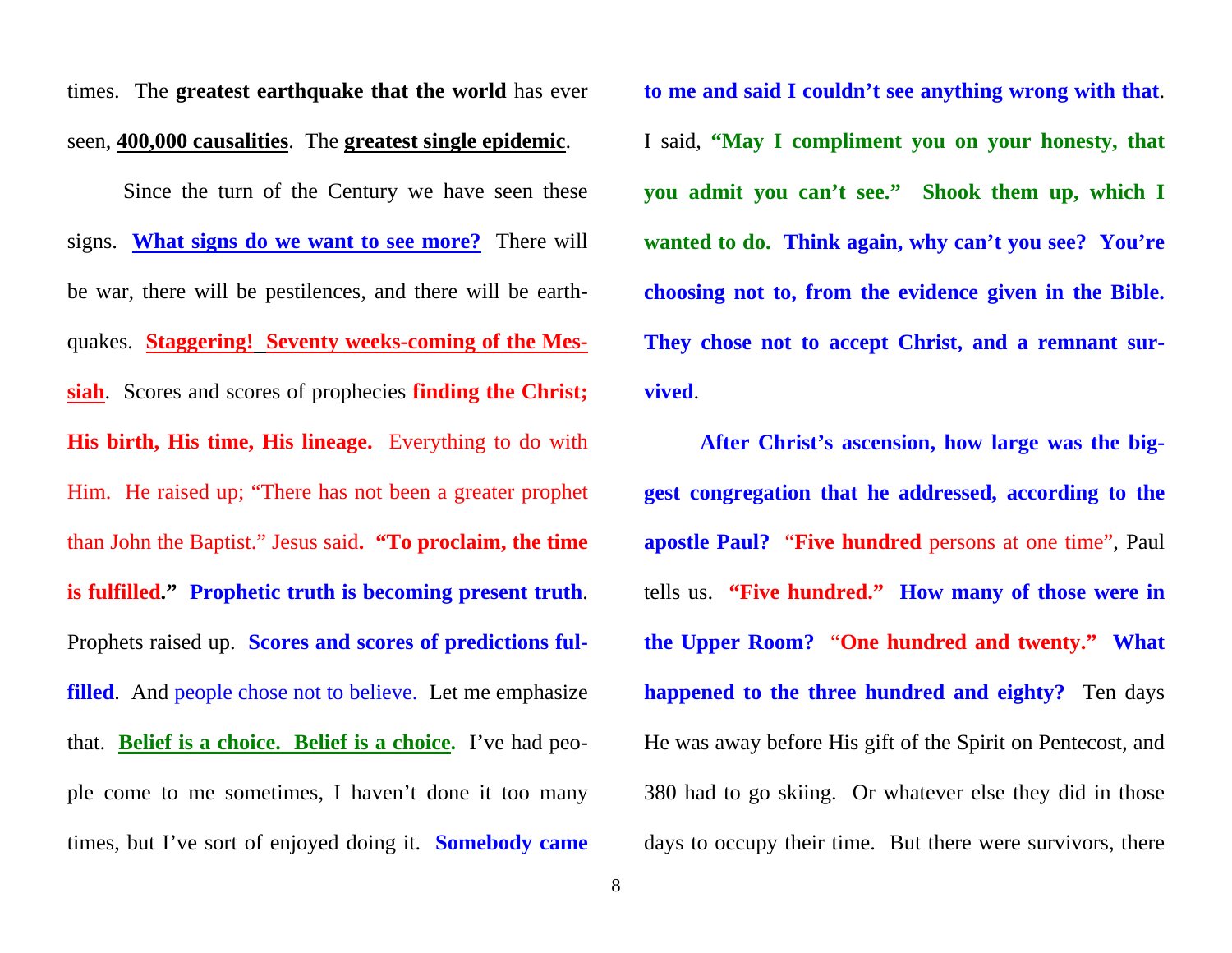were survivors. Let's look at the **last one**. This is where, **"so also shall be when the Son of Man comes."**

## **Daniel made a prediction that was fulfilled on Oc-**

**tober 22, 1844**. If you can't establish that, **please** learn to do so. During the Second World War, Leslie Hardinge was pastor of a church in Edinborough, Scotland. And he and his wife would offer a Rest and Recreation area in their home, so every Sabbath, they would have 4 or 6 or so GI's. New Zealander's, Canadians, Australians, American's, wherever they came from, they'd come. And his wife would invite them to have lunch with us, and he would mingle with them and he wanted to see how they had got on, during the conditions of the war. Not to embarrass anyone. They were of age, but he wanted to find out how they managed. How they managed about the Sabbath.

You know some of them told Leslie some wonderful stories. One guy had said to him, "The first Friday, Sergeant was a little tough. He wouldn't give him the Sabbath. He should've, but he was a little tough. So he said, "I want to see the Captain." So he took him to the Captain. The Captain was sitting at his desk and he explained to him what he wanted, and the captain says, "You're a Seventhday Adventist." He said, "Yes, Sir." He said, "Sit down here." So he sat him down at the corner of the desk, pulled out a sheet of paper, stuck it in front of him and gave him a pencil and said, "Draw me a chart of the 2300 days with all the trimmings." Leslie never forgot that phrase. "2300 days with all the trimmings**". Could you draw a chart of the 2300 days with all the trimmings?** Seven weeks, 62 weeks, last week, all unto the end. And he sat down there and with a prayer, he said, **"Lord help me!"** and he re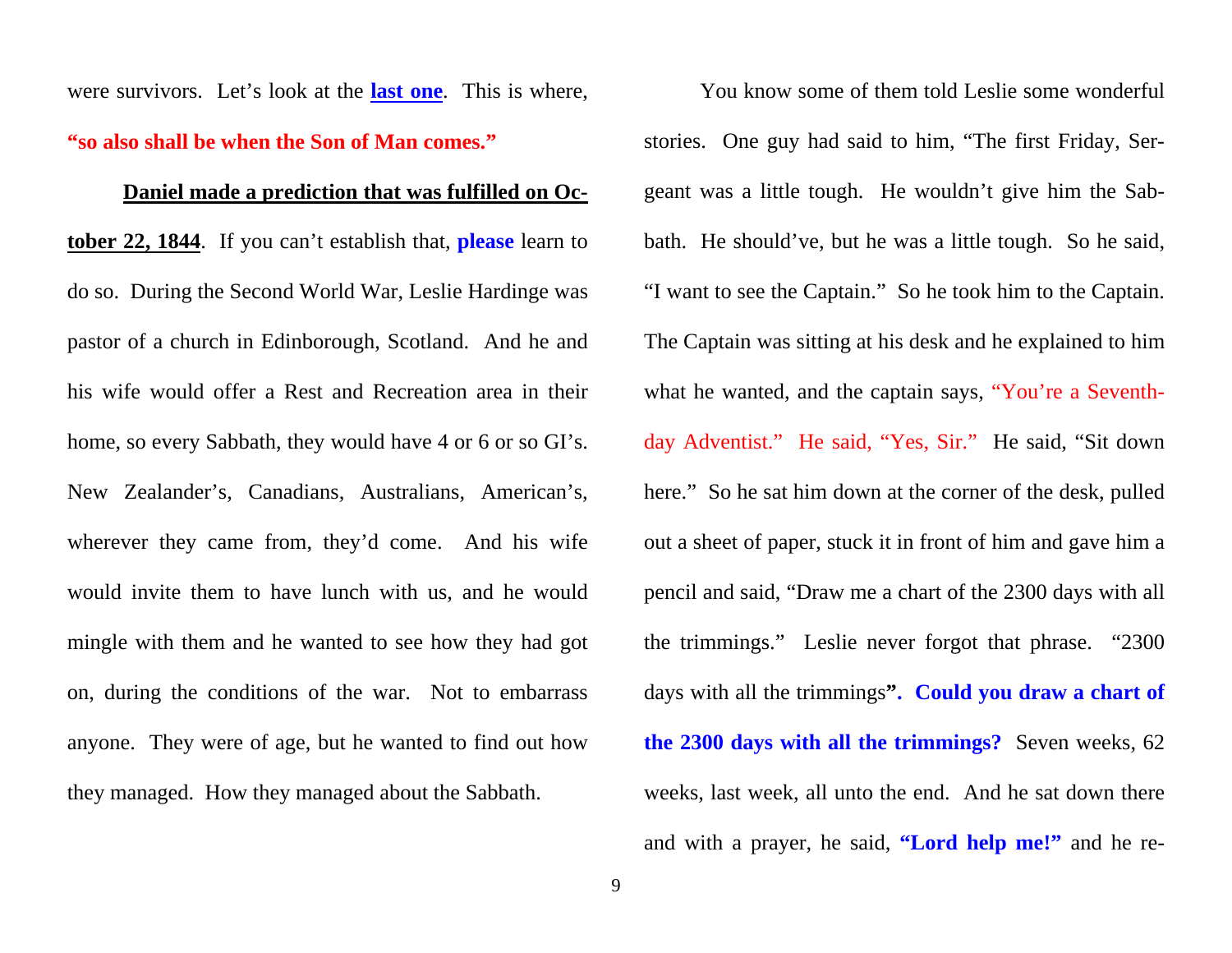membered, his Academy **Bible teacher**. You see, he was drafted before he went to College. And the Lord helped him to put it down and he got all the dates down and all the bits and pieces and he handed it to the Captain and the **Captain had a grin all over his face**. He said, **"You know, I went to an Evangelistic Meeting run by a Seventh-day Adventist some years ago and he had a chart like this and I've always wanted one. Thanks!" He had no trouble getting the Sabbath off. That's what a Seventh-day Adventist was supposed to do, in this Captain's mind. He's supposed to know the 2300 days with all the trimmings.** 

Now since Jesus Christ never changes, since the Bible tells us, **"He is the same yesterday, today and forever."** Since He has walked this way in every crisis, and every epoch in Salvation history, **the prophetic truth of** 

**the 2300 days must be applied by a Prophet.** Look down there and you will see Prophet question marks. **Who is the prophet?** You've got to find one. **That is the center of the believing nucleus that takes Prophetic Truth and makes it Present Truth. That organized a believing remnant.** Step by step by step. **Millerite Movement, down through the years, he that endures to the end, the same shall be saved**. Many will be taken, few will remain and we, which are alive and remain, shall be caught up. **Twice**, Jesus made a very interesting statement. "**Many are called, but few are chosen."** Now may I say with very great respect, that's not quite what the Greek says. That's a meaning of the Greek, but not the way it says it. Let me tell you the way it says it, and if you don't believe me, check up in the Testaments. Your Pastor's got one. You can look it up and see. **Christ's statements are**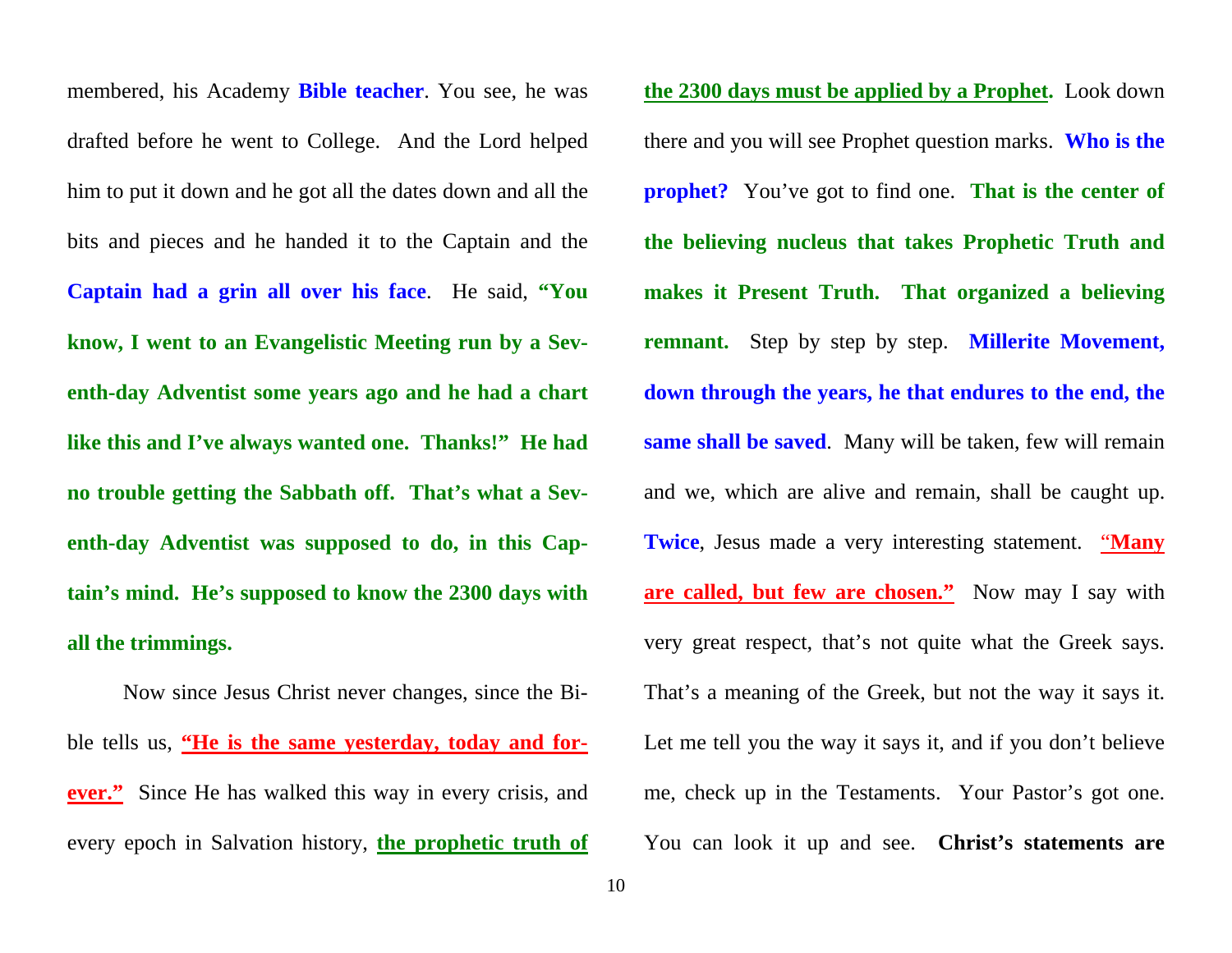**verbals. They are gerunds**. A little word many, many, simple term. The next one, *the-being-called-out-ones*, it's one word. Many, *the-being-called-out-ones.* **It's a process***.* But *few*, another word, *the-choosing-for-themselvesones***.** You couldn't translate it like that in English. So many are called but few are chosen. The end gerund, *choosing-for-themselves*, is a middle voice. It's **not passive,** it's not that they are chosen, but **they are choosing for themselves**. You go look that up.

You ought do what the Bereans did when Paul preached. They went home and they checked whether those things were so or not**. (Acts 17:11)** Many**,** *thebeing-called-out-ones.* **Ekkalein from which you get Ekklesia**. They are the ones in process of being called out. Few, *the-ones-who-choose-for-themselves*, there is no doubt whatever, that one of the **main emphases of scrip-** **ture is that the surviving remnants are saved**. Jesus works this way. Jesus is the one that made the prophecies. Did you know that? <u>Did you know that Jesus inspired</u><br>the prophets? I Peter 1:10, "The prophets searched<br>diligently who prophesied." Verse 11, "Searching or<br>what manner of time the spirit of Christ in them did<br>signify." I

**The same Jesus who was going to save the believ** ing remnant, made the prediction. And He sent the<br>prophet to take prophetic truth and apply it as present<br>truth. That's why the Spirit of Prophesy is the Testimony<br>of Jesus. He is the one that testifies. "The Spirit of<br>Pro **Revelation 19:10**. Jesus was in the prophets, testifying be forehand. **Jesus was in the prophet who took that pro phetic truth and made it present truth, to apply to us,**